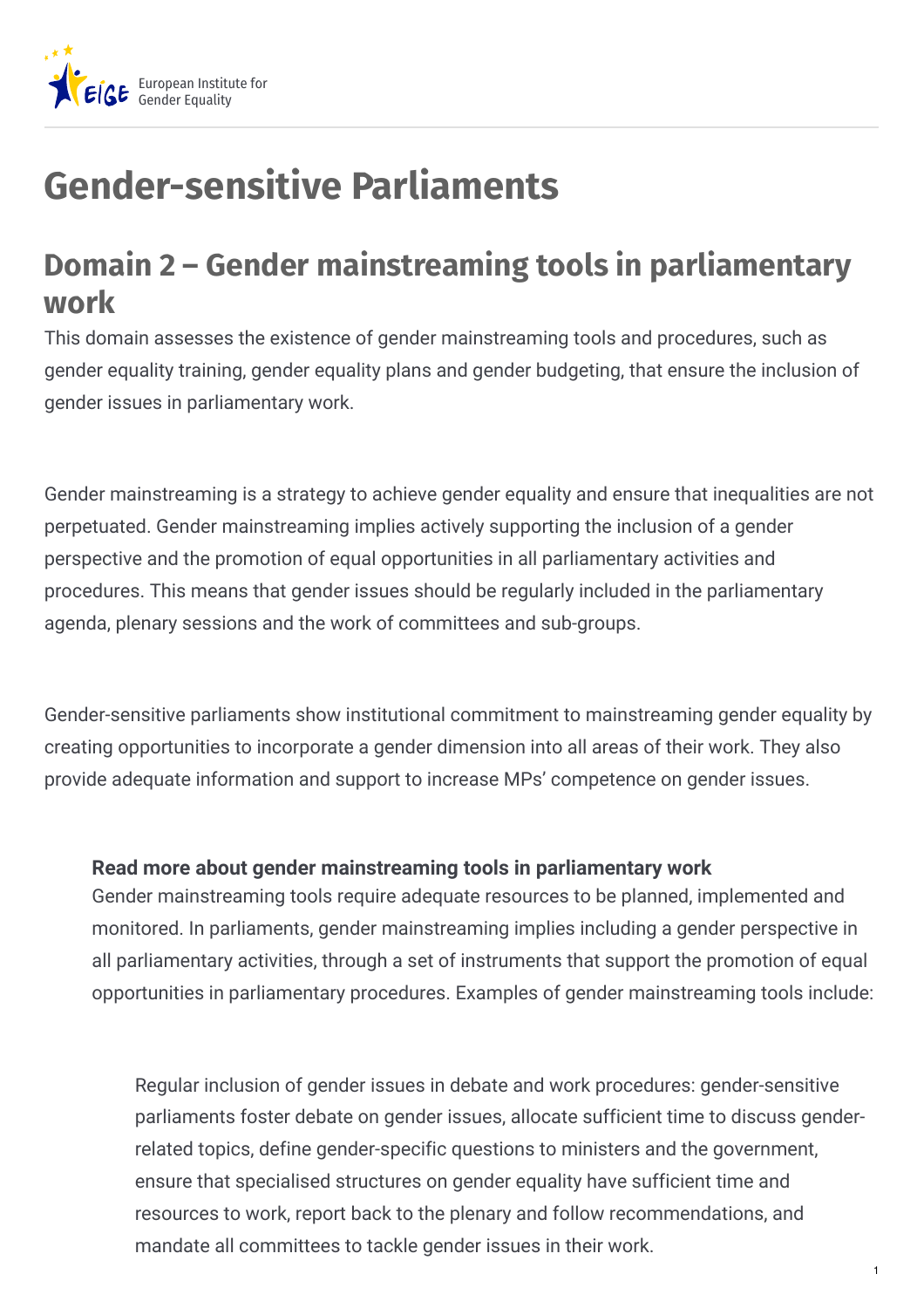Involving men in gender mainstreaming: as a strategy, gender mainstreaming requires women and men to work together towards equality, because gender equality benefits everyone in society (IPU: 2011). A study by the Directorate-General for Justice and Consumers (DG JUST) (2012) found that men's involvement in gender equality strategies is more frequent in countries with a longer tradition of gender equality and where institutional mechanisms for gender equality are well structured and advanced. Actively involving men changes social values and heightens gender awareness among men (IPU: 2012).

Gender [equality](https://eige.europa.eu/gender-mainstreaming/toolkits/gender-equality-training) training (GET): UN Women defines GET as a 'tool, strategy, and means to effect individual and collective transformation towards gender equality through consciousness raising, empowering learning, knowledge building, and skill development' (UN Women: n.d). GET in parliaments provides MPs with the relevant knowledge, information, skills and values to promote a gender-oriented perspective in their work. GET should be a continuous and long-term process, with both women and men MPs participating. Induction training for newly elected members should include specific modules on gender equality, so that these new parliamentarians can work in a gendersensitive manner from the outset. A 2016 FEMM Report on gender mainstreaming in the work of the European Parliament calls for 'gender mainstreaming training to be made available for MPs, parliamentary assistants and political group staff'.

Gender [equality](https://eige.europa.eu/gender-mainstreaming/toolkits/gear/what-gender-equality-plan-gep) plan (GEP) and gender [monitoring](https://eige.europa.eu/gender-mainstreaming/methods-tools/gender-monitoring): gender-sensitive parliaments should develop, implement and monitor GEPs. A parliament that develops and adopts a GEP constitutes a positive role model for other institutions. A GEP is a formal plan in which the organisation states clear gender equality objectives and how to reach them within a certain timeframe by describing expected results, activities, methods, direct and indirect beneficiaries, and financial resources. Monitoring procedures should also be included in the plan, to allow for systematic and objective assessment of the design, implementation and results of the plan. The OSCE (2017) recommends that parliaments introduce and implement comprehensive, evidence-based and inclusive GEPs as a

manifestation of good governance.

Gender [budgeting](https://eige.europa.eu/gender-mainstreaming/methods-tools/gender-budgeting) is the incorporation of a gender perspective in the entire budgetary process. It includes restructuring the budget to promote gender equality and reflect the different needs of women and men more appropriately. Gender budgeting not only implies the analysis of the budget from a gender perspective with reference to recipients, but also deals with the budget-setting process itself. It is conducted in three stages:

- **1** Analysing the budget from a gender perspective;
- **2** Restructuring the budget on the basis of gender analysis;